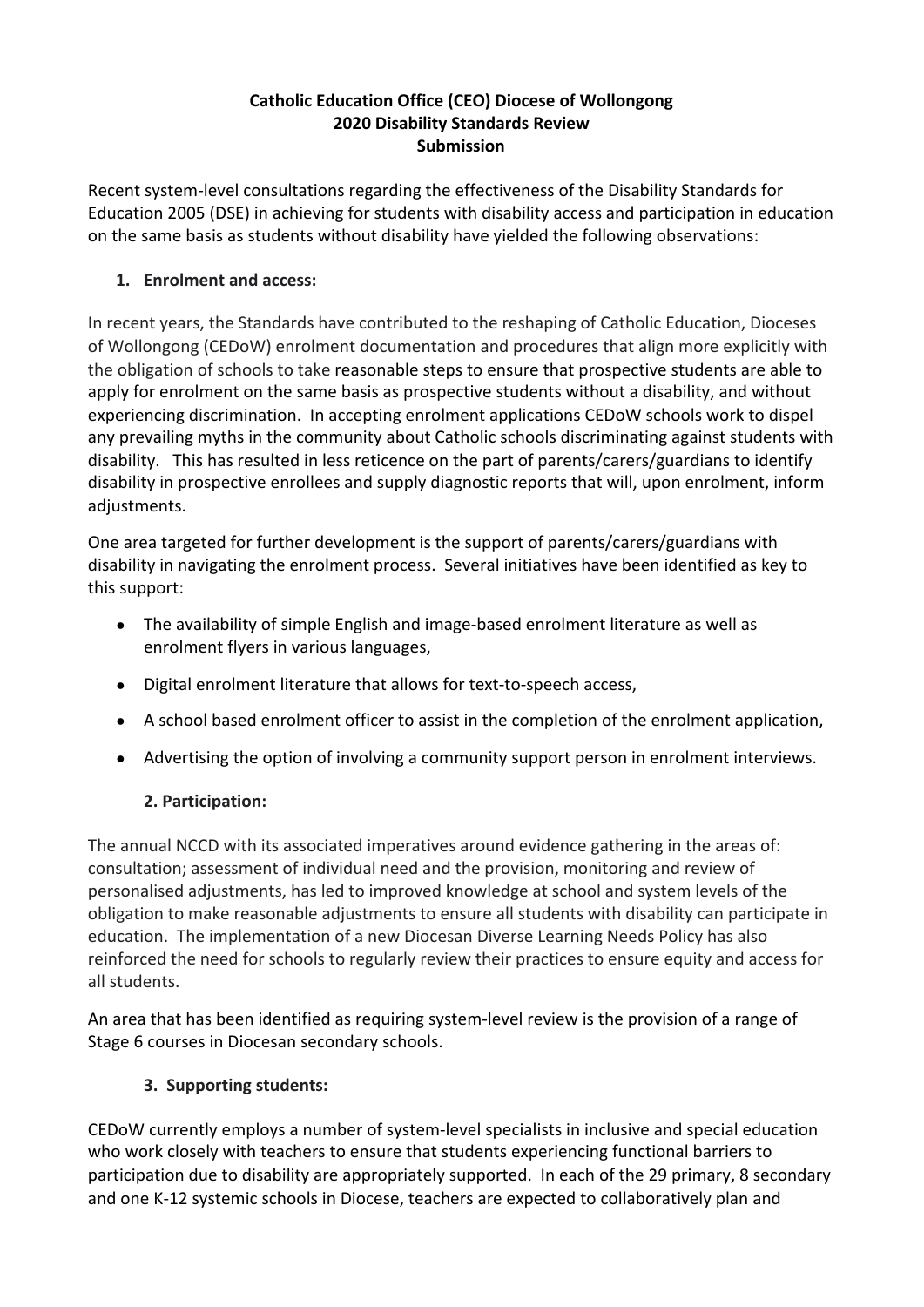regularly review personalised adjustments with students with disability and their parents/carers using an online tool provided by Catholic Schools NSW. Supports and adjustments are available to students in the context of regular class and specialist settings. The majority of students with disability in CEDoW schools access adjustments in the context of regular or "mainstream" classrooms.

Placement of a student in a CEDoW specialist setting is considered a special measure in that it is "intended specifically for the benefit of students with disabilities, and can take the form of programs or initiatives that afford students with disabilities, or with a particular disability, benefits, grants, programs, goods, or access to facilities, services or opportunities to meet their special needs in relation to education and training" (Australian Government Department of Education Skills and Employment 2020b, p.28). Discerning the appropriateness of a specialist setting for a student with disability is a lengthy process involving assessment, evidence gathering and extensive collaboration and consultations with teachers, parents and students. At the core of deliberations about the appropriateness of specialist settings are the concepts of "least restrictive environment" and "self-determination". The goal of placement in a specialist setting is that the student will transition into regular class placement when equipped with the social and learning skills that will facilitate greater agency. All CEDoW specialist settings operate under Principles of Operation that have been individually developed for each setting and are subject to annual review. Students in specialist settings are included in all school activities within the host school and participate with the age peers in excursions, retreats and Masses. The provision of this special measure is considered an integral part of the continuum of support for students with disability in the Diocese of Wollongong.

If students require the support of external professionals either in a consultative or therapeutic capacity, this is supported through school and system policies and procedures.

## **4. Harassment or victimisation:**

CEDoW schools are required to adhere to the CEDoW Student Pastoral Care and Wellbeing Policy. The policy obliges schools to "develop and implement strategies in collaboration with students to promote safety and counter violence, [bullying](https://www.dow.catholic.edu.au/about-us/policies/glossary/#g-276) and abuse in all online and physical spaces". School personnel refer to the CEDoW Student Anti-Bullying Procedure to make decisions about whether incidents of bullying, harassment or victimisation are:

- managed at the school level according to the school's behaviour management processes,
- referred to system level for case collaboration or,
- in the case of serious or potentially criminal matters, referred to the CEO Senior Professional Officer: Concerns, Complaints and Critical Incidents for advice as well as directly contacting the police.

The pastoral care and wellbeing of all students, including students with disability, is reinforced in CEDoW schools by the Positive Behaviour for Learning Framework which aims to:

- Support and maintain positive behaviours for all students and staff that in turn enhances learning and builds quality relationships;
- Build the capacity of diocesan schools to effectively manage problem behaviours at all levels;
- Offer evidence-based interventions that provide additional support for students with more difficult behaviours, and
- Support diocesan schools and families with students with high-risk and challenging behaviours.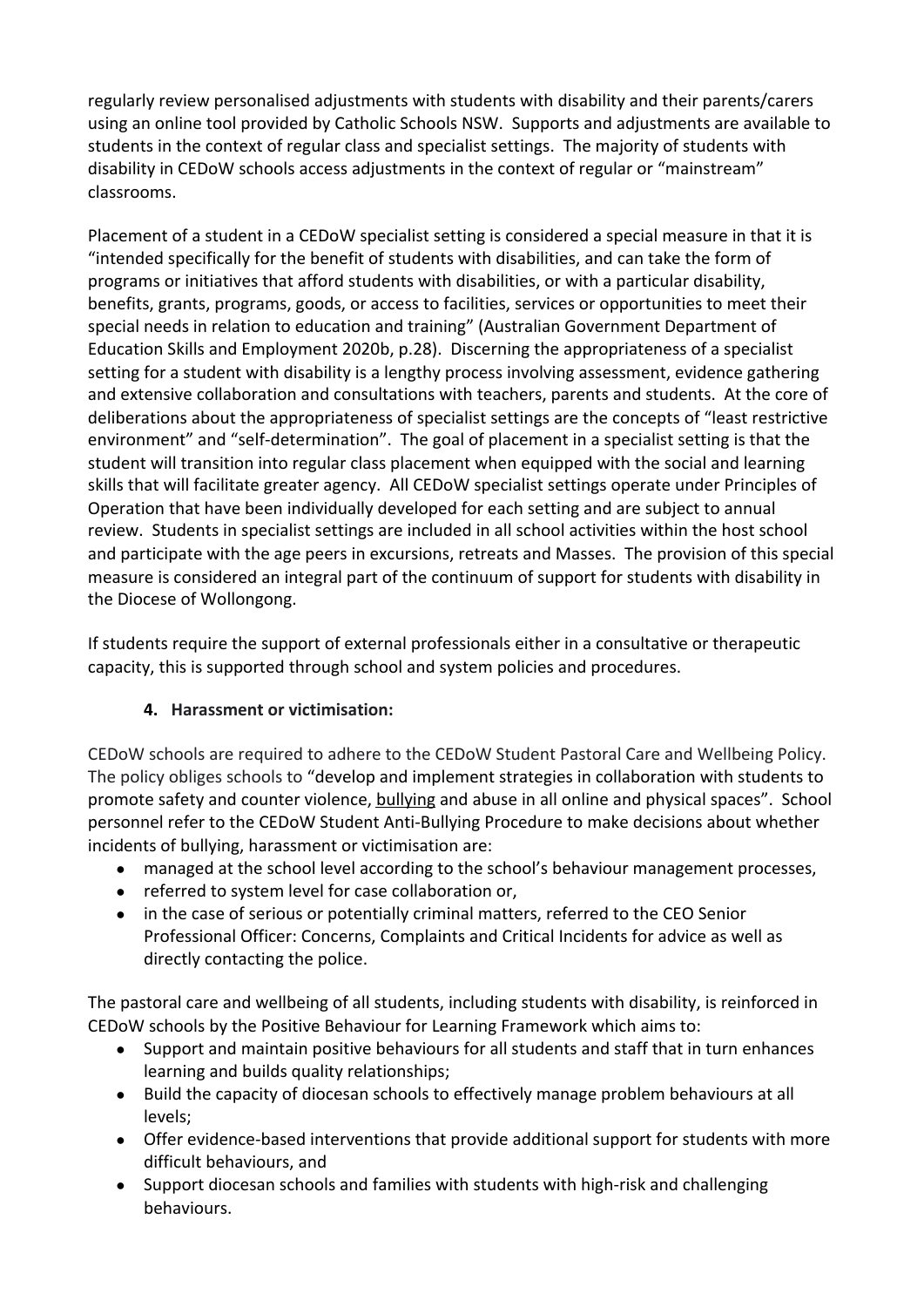Embedding concepts of diversity, tolerance and inclusion across the curriculum is seen as key to creating safe learning environments. The Diocesan Learning and Teaching Framework (DLTF) explicitly identifies among the indicators of authentic learning, the valuing of "individual differences and the dignity of the human person". CEDoW is currently in the process of reviewing the DLTF with a view to providing schools with practical strategies to foster inclusive practices.

# **5. Compliance:**

Professional learning aligned with the NCCD is provided to all CEDoW schools each year to reinforce key compliance messages. To support this professional learning program, CEDoW Education Officers work closely with school staff to ensure compliance with NCCD protocols and DSE obligations.

Where students or parents/carers have concerns or complaints about schools or particular staff members failing to comply with DSE obligations, these complaints/concerns are either addressed at a school level or referred to the Professional Officer: Concerns, Complaints and Critical Incidents for further investigation and resolution. The CEDoW Complaints Policy is publicly available on the CEDoW website: (<https://www.dow.catholic.edu.au/safety-and-wellbeing/concerns-complaints/>). This policy is currently under review and being updated.

An area for targeted improvement is to have this policy available in a plain English image-based version and in several languages.

## **6. Transition:**

Five CEDoW transition procedures linked to the Diverse Learning Policy guide schools in transitioning students with disability from:

- Prior to school settings to Kindergarten
- Another school to a CEDoW school
- Year to year
- Year 6 to Year 7
- From one setting within a CEDoW to another setting e.g. 'mainstream' to specialist setting, or specialist setting to 'mainstream'
- School to Post School

CEDoW schools are encouraged to provide collaboratively-developed personalised transition programs for students with disability requiring them. In the case of students with disability in the senior years of high schools, transition-to-post-school plans are created and reviewed as part of the Personalised Planning process from Year 10. For students with NDIS plans, transitions to post school may require the identification of the appropriateness of School Leaver Employment Supports or access to Disability Employment Services. As part of their roles, Learning Support Coordinators in CEDoW secondary schools develop close links with local Disability Service Providers in order to facilitate successful transitions for senior students with disability.

## **7. Aboriginal and Torres Strait Islander students with disability:**

Aboriginal and Torres Strait Islander students with disability and their families are often supported in the Personalised Planning process by school-based Aboriginal Education Assistants who work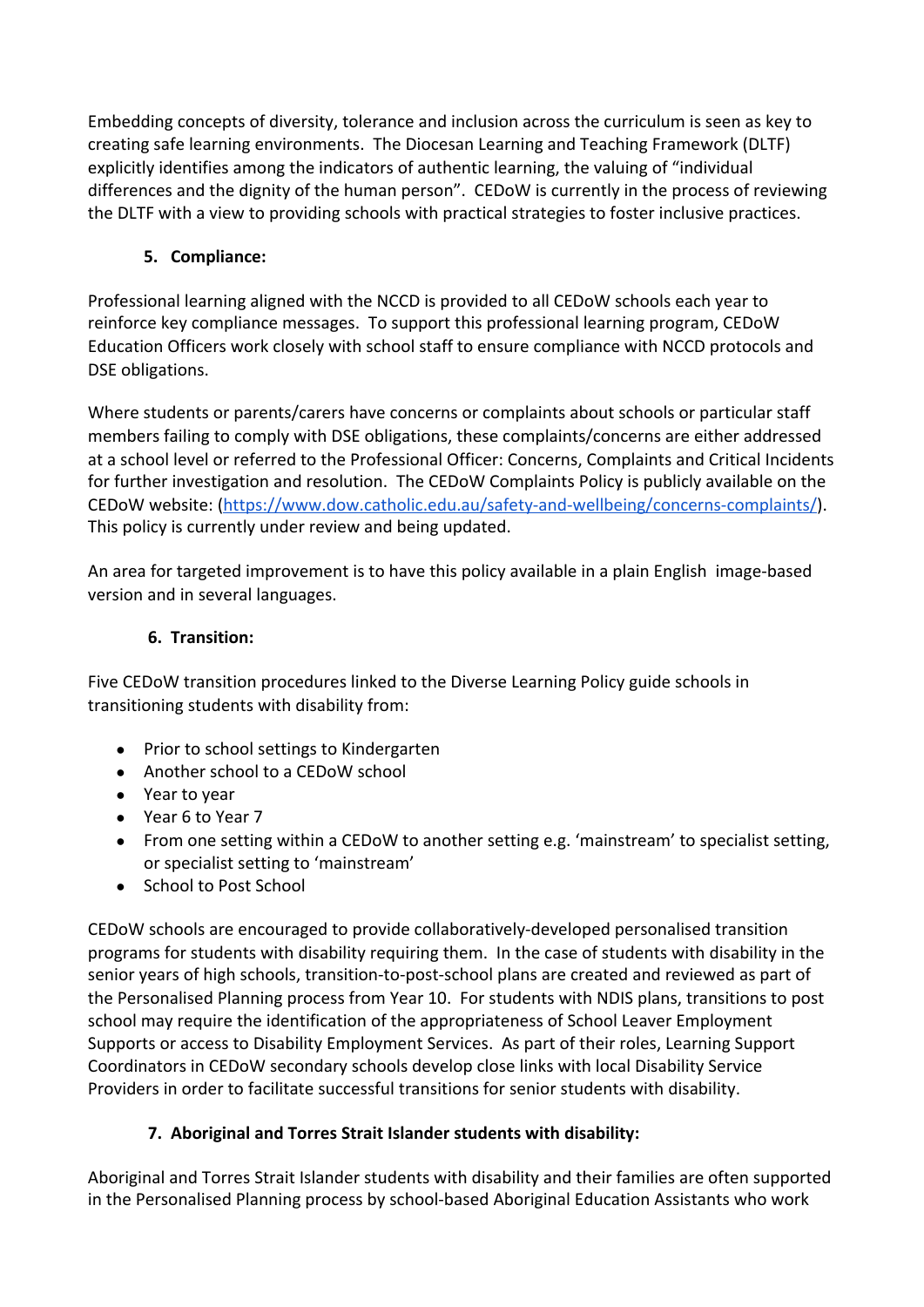closely with the students. Families may also choose to bring a community member along to school-initiated Personalised Planning meetings to assist them to collaboratively negotiate adjustments and goals for young people with disability.

Aboriginal Community Engagement Officers are employed on a regional basis by Catholic Education, Diocese of Wollongong to support schools in their engagement with Aboriginal communities or Aboriginal and Torres Strait Islander families. They help to provide collaborative professional relationships with Aboriginal and Torres Strait Islander families, elders, communities and service providers in order to improve the educational outcomes of Aboriginal and Torres Strait Islander students. (CEDoW, 2017, Office of the Director, Strategic Planning and Policy). CEDoW schools with strong links to local Aboriginal communities and school processes that promote cultural awareness report that they are successful in engaging Aboriginal and Torres Strait Islander families in collaborative planning. Education and Professional Officers supporting students with disabilities in CEDoW schools, have undertaken a targeted immersion program to build their understanding of Aboriginal culture and their capacity to respond to the needs of Aboriginal families and students.

### **8. Specific experiences:**

A Framework and Procedures to support the enrolment, transition and participation of students with gender dysphoria are aligned to CEDoW's Diverse Learning Needs policy. Students with gender dysphoria are case managed by system-level Education Officers to facilitate access and participation and prevent potential incidents of harassment and victimisation.

### **9. COVID-19:**

Despite the implementation of a number of strategies implemented by schools and parents/carers to facilitate continuity of learning for students with disability during the period of remote learning, it is apparent that students with disability have been disproportionately disadvantaged when compared to their peers without disability. Students requiring substantial and extensive levels of adjustment rely on high levels of adult support and highly individualised programming to access learning in the school environment. Some require nuanced behaviour plans or significant physical assistance to participate in learning activities or access personal devices or digital learning platforms. Remote learning, even with the most diligent of parental supervision could not have replicated the levels of adjustment required by some students with disability to engage in learning on the same basis as their peers without disability. In the Diocese of Wollongong the disadvantages suffered by students with disability in the period of remote learning were in some cases compounded by the trauma suffered in areas ravaged by bushfires.

### **10. Do you understand your obligations when it comes to students with disability being able to access and participate in education? How have the Standards helped you to understand your obligations?**

CEDoW Education and Professional Officers are required to regularly undertake DSE refresher training so that they can understand the obligations of education providers to facilitate access and participation in learning for students with disability. This training helps system level officers promote an understanding of these obligations amongst teachers and support staff in schools. Staff in all CEDoW schools participate in similar professional learning, through e-learning modules on the NCCD portal and CEDoW-created professional learning workshops. The Disability Standards for Education 2005 have greatly assisted teachers and system-level personnel understand the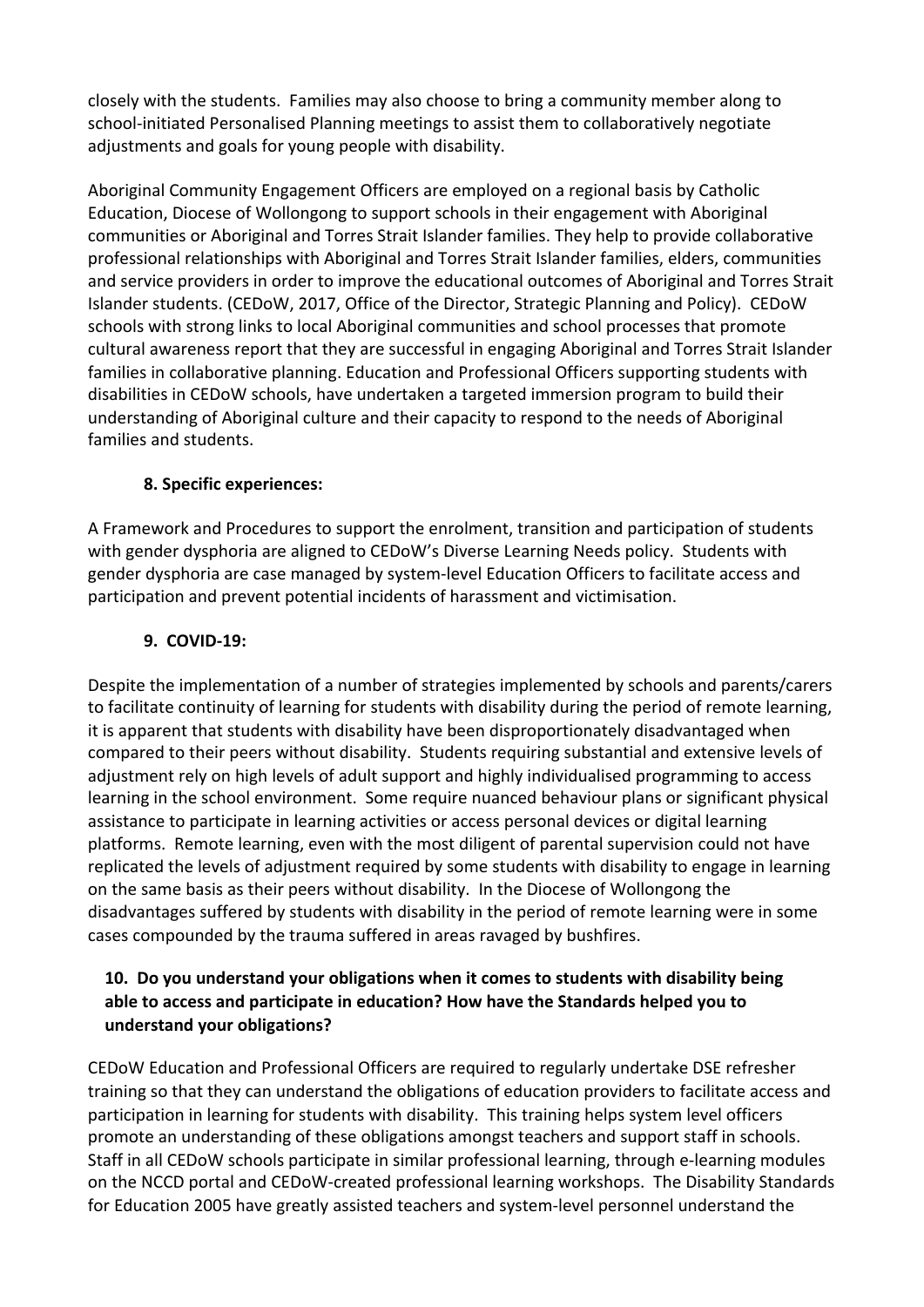principles at the core of the Disability Discrimination Act 1992 (DDA). These principles have been translated into custom and practice in CEDoW schools resulting in more inclusive school cultures.

## **11. Do you feel confident negotiating and implementing a reasonable adjustment? Do you know how to determine if this would result in unjustifiable hardship?**

CEDoW Education Officers work with their teaching colleagues to deepen their understanding of what constitutes a "reasonable adjustment", and how these reasonable adjustments are best negotiated and implemented to provide students with disability access to learning on the same basis as their peers without disability. The consistent system-level message is that an adjustment is reasonable if it is individualised, flexible and balances the needs of all parties. Education Officers often participate in collaborative processes involving school personnel, students with disability, their families and medical professionals. System support for consultations helps to moderate good collaborative practices where all voices are heard and valued. Schools are encouraged to use the resources available on the NCCD portal if they are unsure about whether a particular adjustment meets the definition of reasonableness. In the thousands of consultations that occur in the context of Personalised Planning meetings across the Diocese each year only a handful of proposed adjustments have been deemed to not to balance the needs of all parties. In these cases, continued negotiations between families and school personnel have led to the identification of personalised adjustments that have facilitated greater access and participation for the students in question.

The concept of unjustifiable hardship is one that continues to be poorly understood by school personnel. The Standards do not clarify the concept satisfactorily. Perhaps the inclusion of case law in support documentation might shed light on how this legal exception has been prosecuted by various education providers.

Even the material dealing with Legal Exceptions in the NCCD portal

[\(https://www.nccd.edu.au/wider-support-materials/legal-exceptions\)](https://www.nccd.edu.au/wider-support-materials/legal-exceptions), including unjustifiable hardship, is vague. The case study highlighted in the NCCD material is very esoteric and doesn't effectively explore how an adjustment might have led to unjustifiable hardship.

### **12. Do you think the Standards help students with disability to access and participate in education and training on the same basis as students without disability? Why, or why not?**

The Standards help students with disability to access and participate in education and training on the same basis as students without disability insofar as they assist education providers to understand their obligations and the rights of students with disability and their associates. The availability of the Standards as a reference for schools and the expectation that schools undertake professional learning around the Standards, means that a high degree of compliance is likely. This can only benefit students with disability and their families.

### **13. Do you think the Standards help Aboriginal and Torres Strait Islander students with disability to access and participate in education and training on the same basis as students without disability? Tell us why you think this.**

Refer to answer 18.

 **14. Do the Standards need changing? If so, please let us know how you would change**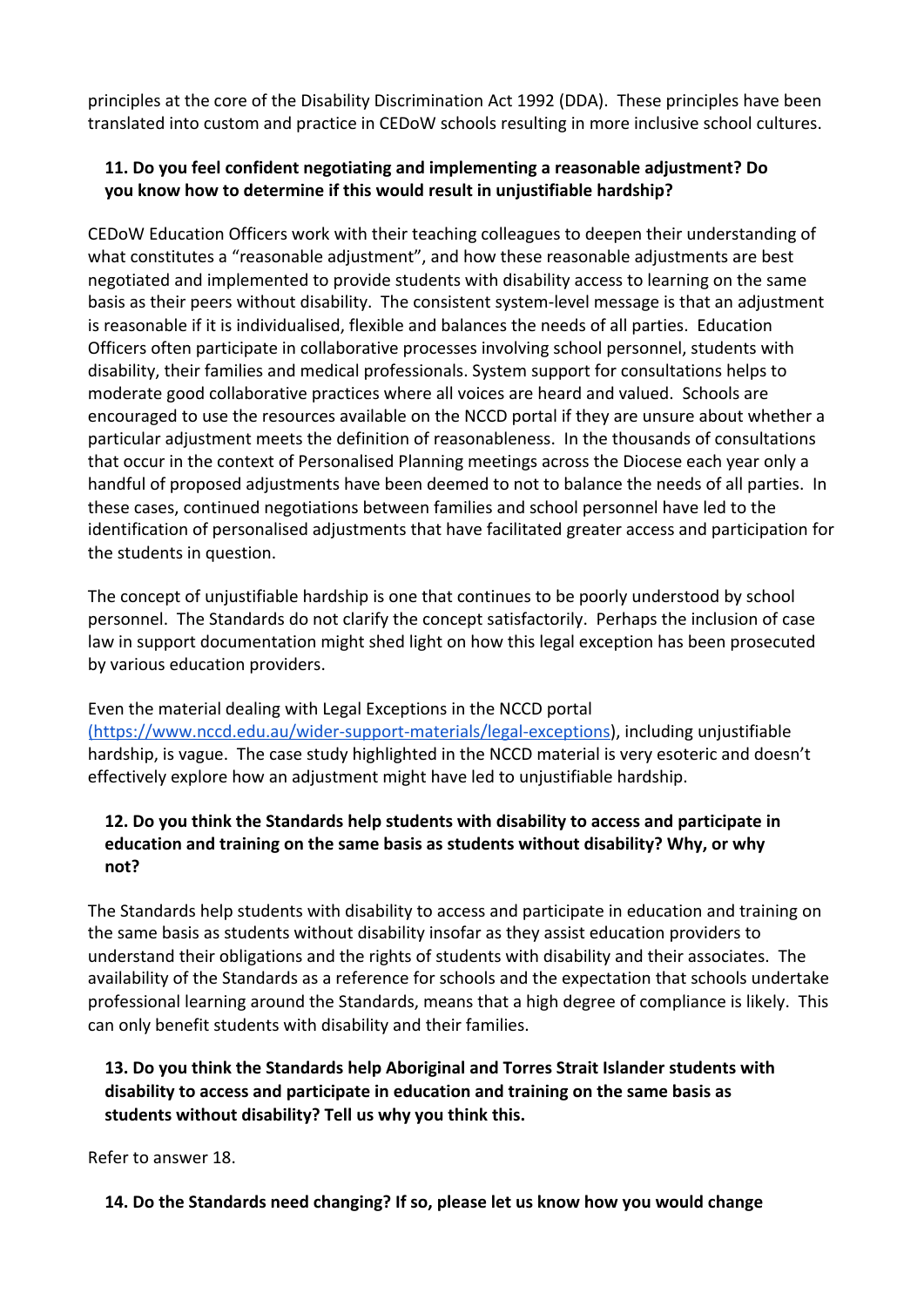#### **them.**

It is the view of CEDoW Education Officers that substantial changes to the Standards would undermine the current level of awareness of their content that has been built over the past decade and a half.

#### **15. What should be done to improve awareness of the Standards?**

NCCD processes have done a great deal to improve awareness of the Standards in schools but there are still some areas that require improvement. CEDoW Education Officers believe that there is a need to reinforce, through documentation in the NCCD portal and through professional learning, the relationship between the DDA and the Standards. This will lead to greater awareness of where the standards fit in the broader disability landscape.

There is also a need to improve understanding of the rights of associates of students with disability. While there is a wealth of literature related to the Standards available online (fact sheets and the like) there is a need for more directly-consumable materials like posters and flyers that can be displayed in school foyers.

Other ways of improving awareness of the Standards in schools could include the following:

- give greater emphasis to teaching the Standards in undergraduate training. A case study approach is recommended.
- Schools could use checklists and self-reflection tools to monitor their adherence to the Standards.

#### **16. Do you need more or different support to help you to understand and apply the Standards? What kind of support would be useful?**

Refer to answer 15.

#### **17. Do you find the Guidance Notes for the Standards useful? If not, why not?**

CEDoW Education Officers find the Guidance Notes useful. The notes could be expanded in the manner described below.

#### **18. What would you change to make the Standards work better for Aboriginal and Torres Strait Islander students with disability and their families and carers?**

Consideration should be given to explicitly naming the unique needs for Aboriginal and Torres Strait Islander students. The Guidance Notes could be expanded to include strategies for consultation with families from diverse backgrounds (including Aboriginal and Torres Strait Islander). Consultation and cultural awareness is key to the effectiveness of the Standards. Forming working groups with significant Aboriginal and Torres Strait Islander representation would be a starting point for a reframing of some aspects of the Guidance Notes.